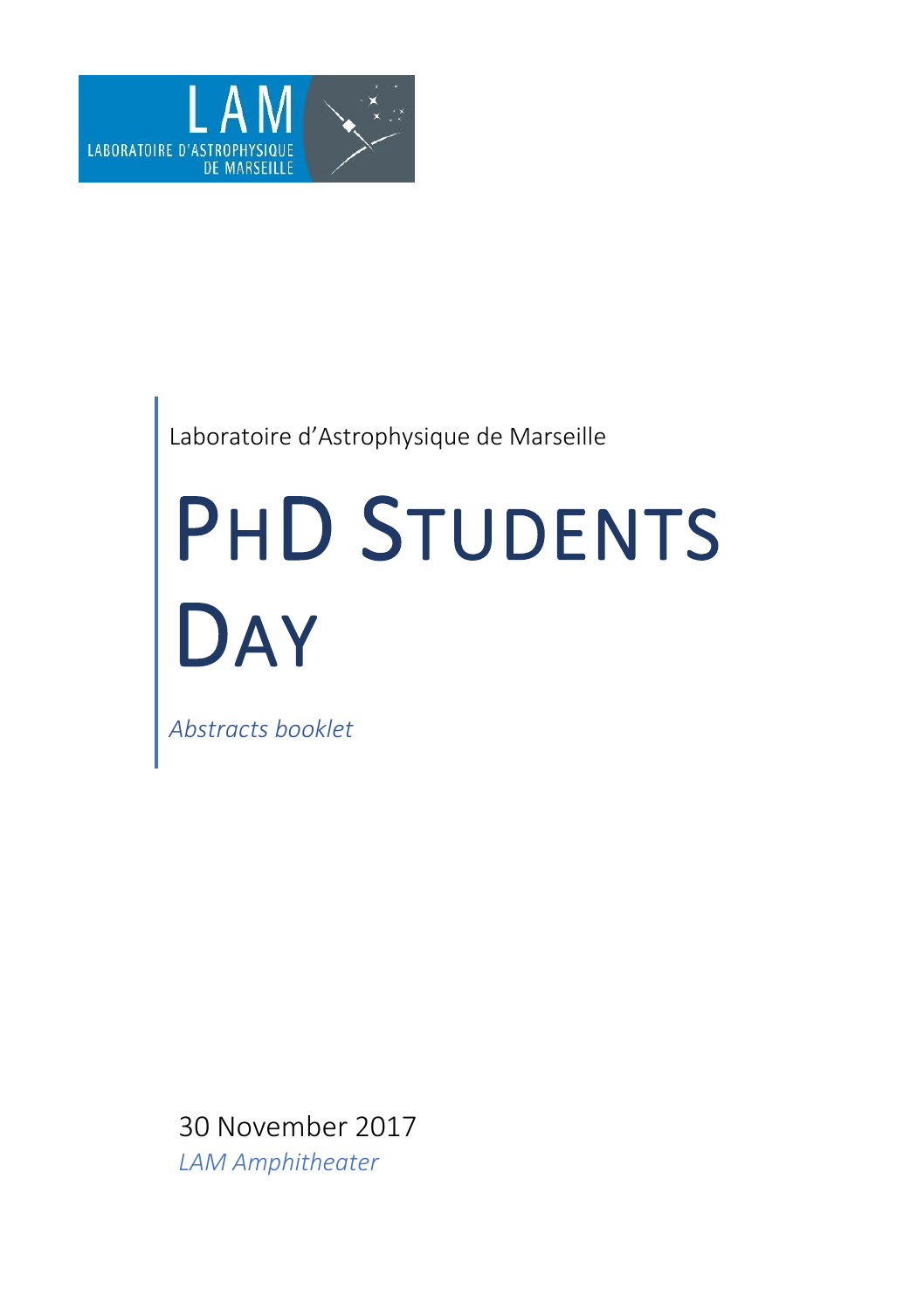# **PROGRAM**

- 9:00 Breakfast
- 9:15 First session of presentations
- 11:00 Coffee Break
- 11:20 Second session of presentations
- 13:00 Buffet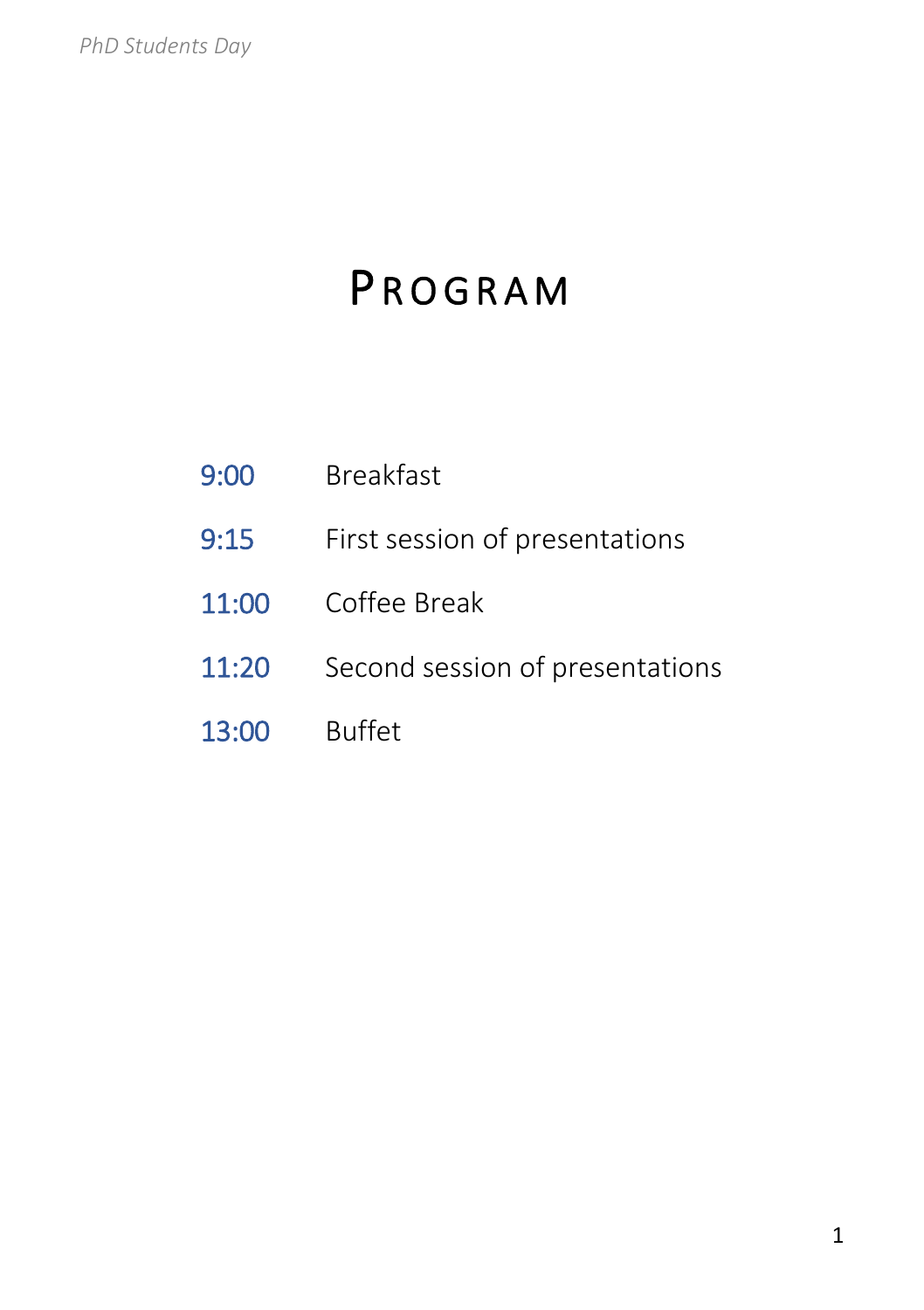# I. GECO

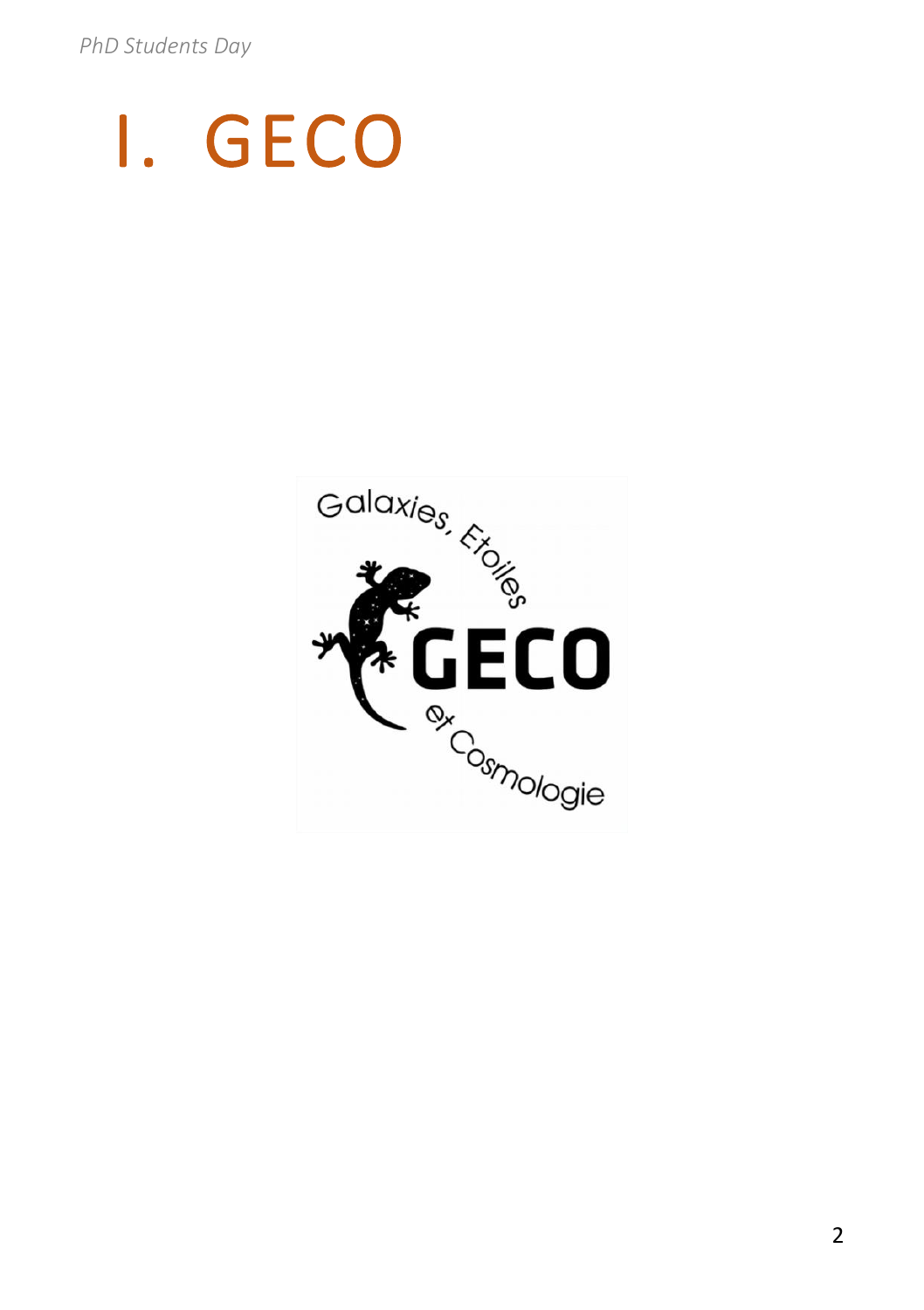# Jesus Gomez-Lopez — 3<sup>rd</sup> year

### *The impact of kinematics on the SFH of the Herschel Reference Survey*

The Herschel Reference Survey (HRS) is a complete K-band-selected, volume-limited sample of 323 nearby galaxies spanning a wide range in morphological type and stellar mass. Gathering and analyzing high-resolution 2D Perot-Fabry spectroscopic Hα data for the star forming objects of the sample is providing a complementary kinematical information to the sample. I have been actively participating in a long-term observing campaign started in December 2015 and scheduled for 3 years, at the 1.93m telescope at OHP observatory with GHASP instrument, and at the 2.1m telescope in SPM Observatory using the PUMA instrument.

Combined with multifrequency data spanning the whole electromagnetic spectrum (from UV GALEX to far-IR Herschel, including HI and CO), and multizone chemospectrophotometric models of galaxy evolution as well as with the CIGALE SED fitting code, these data are necessary to study the role played by velocity rotation and turbulence down to kpc scales in the process of star formation occurring in normal latetype galaxies. This is being done by comparing the radial variations of the star formation activity of galaxies, corrected for dust attenuation using infrared data, and modulated by the variation of the rotational velocity, to the gas surface density of the galaxies. The multifrequency dataset in hour hands will allow us to determine in a self-consistent way, and with unprecedented precision, the 2D-distribution of the different galaxy components (atomic, molecular, dust masses), the dust attenuation, the typical age and metallicity of the different stellar populations and several other properties critical for the study of the radial variation of the star formation history of these galaxies.

# Darko Donevski – 3rd year

### *Understanding high-z dusty Galaxies selected by Herschel*

Until recently, a small number of dusty, star-forming galaxies were detected at z>4, most of them strongly lensed. To increase that sample, recent studies have attempted to exploit the Herschel-SPIRE extragalactic surveys, in order to select sources with fluxes rising from 250 to 500 microns (so-called "500um-risers"). They have led to the discovery of some of the farthest starburst galaxies known, and claimed significant overprediction of observed sources with those expected by existing models. We have developed an innovative method to build the statistical sample of "500um-risers" and fully evaluate its properties (Donevski et al., 2017). This is a crucial step towards the understanding of their physical nature.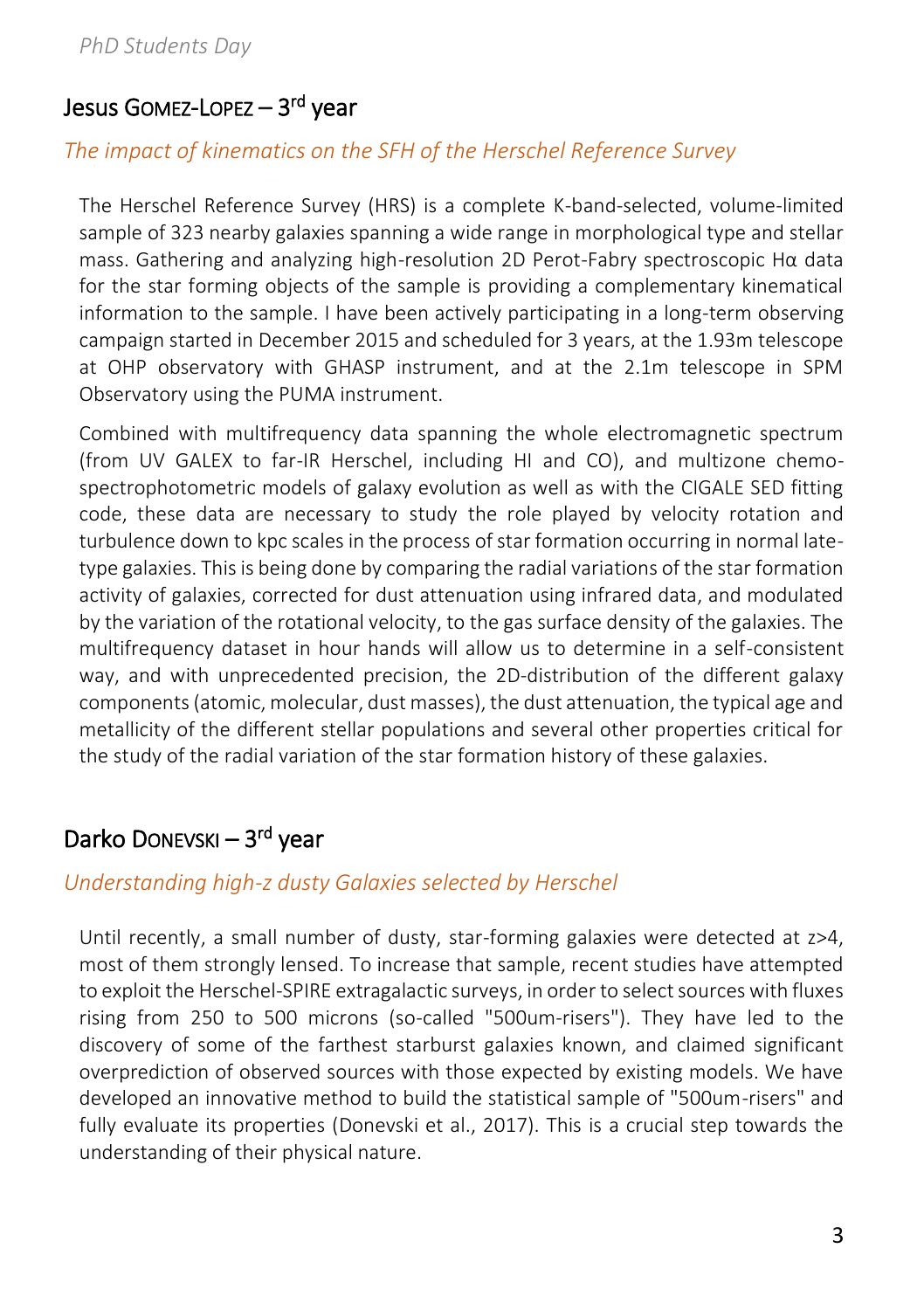### Yana Khusanova — 2<sup>nd</sup> year

#### *The properties of the first galaxies reionizing the Universe*

At the end of "Dark Ages", the first stars which form in the Universe start ionizing the neutral primordial hydrogen, a major gas‐phase transition in the Universe occured, which is called reionization (see reviews by Barkana & Loeb, 2000; Roberston et al. 2010). The goal of this thesis is to establish a robust statistical description of the galaxy population in the end of this epoch using the VIMOS Ultra Deep Survey (VUDS, see Le Fèvre et al. 2015). VUDS is producing an unprecedented sample of ~130 galaxies with ESO‐VLT spectroscopy and confirmed redshifts (5.0<z<6.8) from the latest data acquired in 2016. In addition, plethora of photometric data, including images with HST, is available for this sample. A wide range of physical properties will be measured including stellar masses, star formation rates, or ages, based on these galaxy samples observed in well‐defined cosmological volumes. The census of ionizing photons produced by these galaxies will then be computed to verify if they are producing enough photons to reionize the universe or if some population is still escaping detection.

### Claudia Buss – 2<sup>nd</sup> year

#### *Cosmic web reconstruction in the GAMA Survey*

Actual galaxies reside within a complex network of knots, filaments, walls, and voids: the cosmic web (CW). This results from the gravitational evolution of primordial matter density perturbations. Therefore, the cosmic web is a natural environment to investigate the evolution of galaxies with cosmic time. Continuing previous works, we propose a method to identify the CW's structures. Finally, we apply this classifier to the GAMA survey and investigate links among properties of galaxies and nearby structures.

### Sean Morrison — 1<sup>st</sup> year

#### *Large Scale Inhomogeneities in the UV Background*

I present a preliminary analysis combining the measurement of the Lyman-alpha forest in both Helium II and Hydrogen I. This combination is thought to be sensitive to largescale inhomogeneities in the extragalactic UV background (a useful indicator of star formation activity and quasar properties). We test this assertion by making observations of oxygen absorption, which is also sensitive to UV background. In smoothing the ratio of helium to hydrogen and testing its impact on oxygen we measure the dominant physical scale of these effects to be ~7-17 Mpc.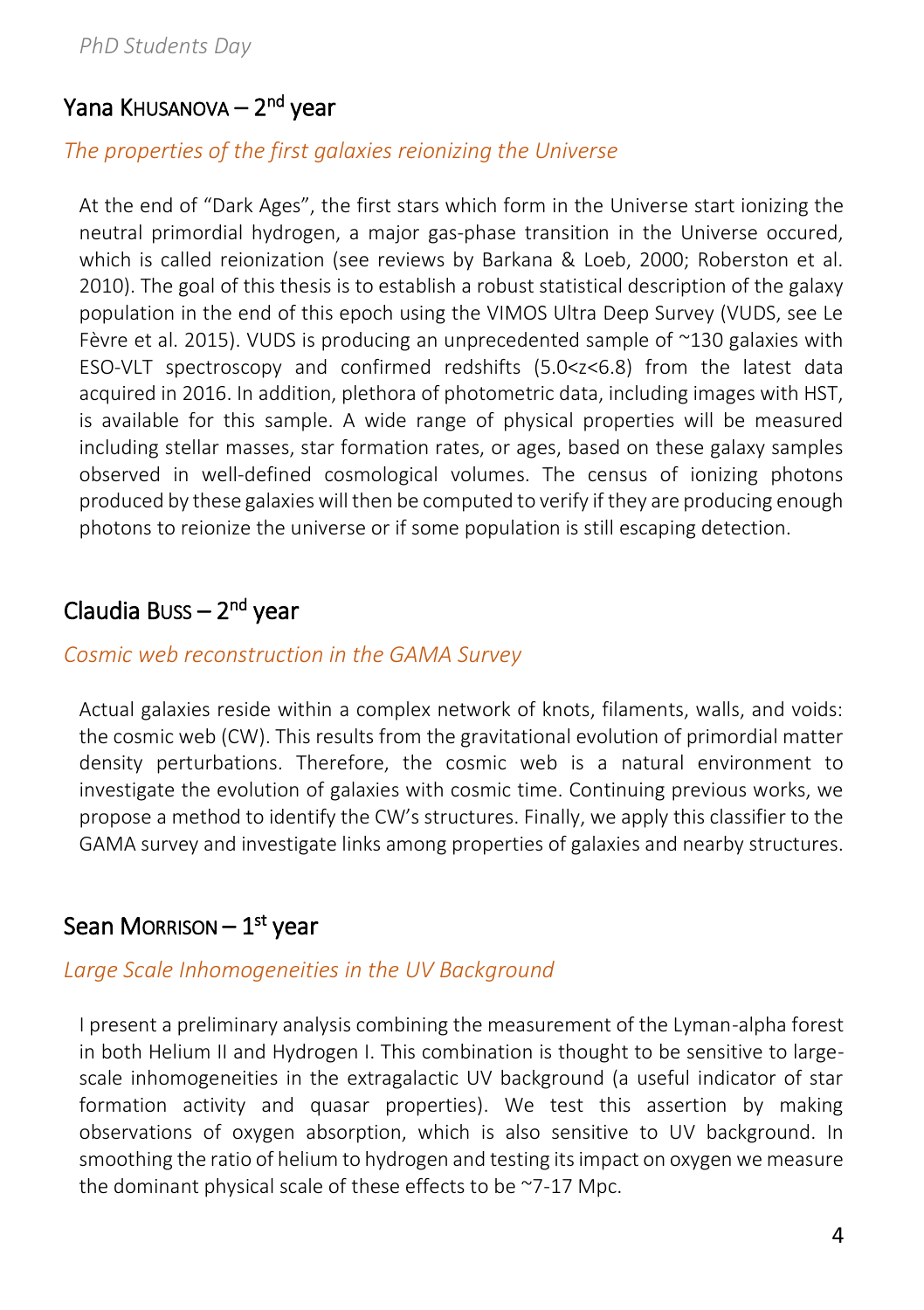# Abhishek Manyıar — 2<sup>nd</sup> year

### *The cosmic infrared background: a tool to connect star forming galaxies to host dark matter halos*

ISW dominates on the larger angular scales in CMB power spectrum but is limited by cosmic variance. This is why, cross correlation of CMB with galaxy surveys (which trace the matter distribution up to some bias) are used to detect the ISW with greater SNR. CIB traces the large-scale structure of the universe. Therefore, we cross-correlate CIB with CMB and we find that this method could give the best SNR ever obtained for the measurement of the ISW signal.

We also perform a Fisher matrix analysis to see if we can constrain the cosmological parameters with the ISW signal obtained using the above cross-correlation between CIB and CMB.

# Arturo Nunez – 2<sup>nd</sup> year

### *Indirect searches for Dark Matter towards the Sun with neutrinos*

Despite decades of intensive studies, observations and experiments, the nature of Dark Matter remains a mystery. Observations from galactic to cosmological scales leave little room to explanations for Dark Matter other than being a new type of particle relic from the Big Bang. The most attractive candidate for this particle is a Weakly Interacting Massive Particle (WIMP) which naturally arises in many theories beyond the Standard Model which were developed independently to address other questions like the origin of electroweak symmetry breaking or the gauge hierarchy problem.

WIMPs are searched for in variety of ways: by particle production at accelerators, by searching for signals of nuclear recoils (direct detection) and by searching for a signal from secondary products of WIMPs annihilation of decays, in particular gamma-rays and neutrinos. Such annihilation signals are looked for at sources were the WIMPs might be accumulated by gravity: in the core of the Earth or the Sun for neutrino signals; towards the galactic center, the galactic halo, dwarf spheroidal galaxies and galaxy clusters for gamma-ray and neutrino signals. In addition, diffuse signals of WIMP annihilations can be searched for in fluxes of charged cosmic rays, mainly positrons and anti-protons.

Among those, a very promising way to identify the WIMP nature of Dark Matter is to search for an excess neutrino flux from the Sun generated by self-annihilations of WIMPs trapped inside the Sun. The high-energy neutrino flux originating from decay of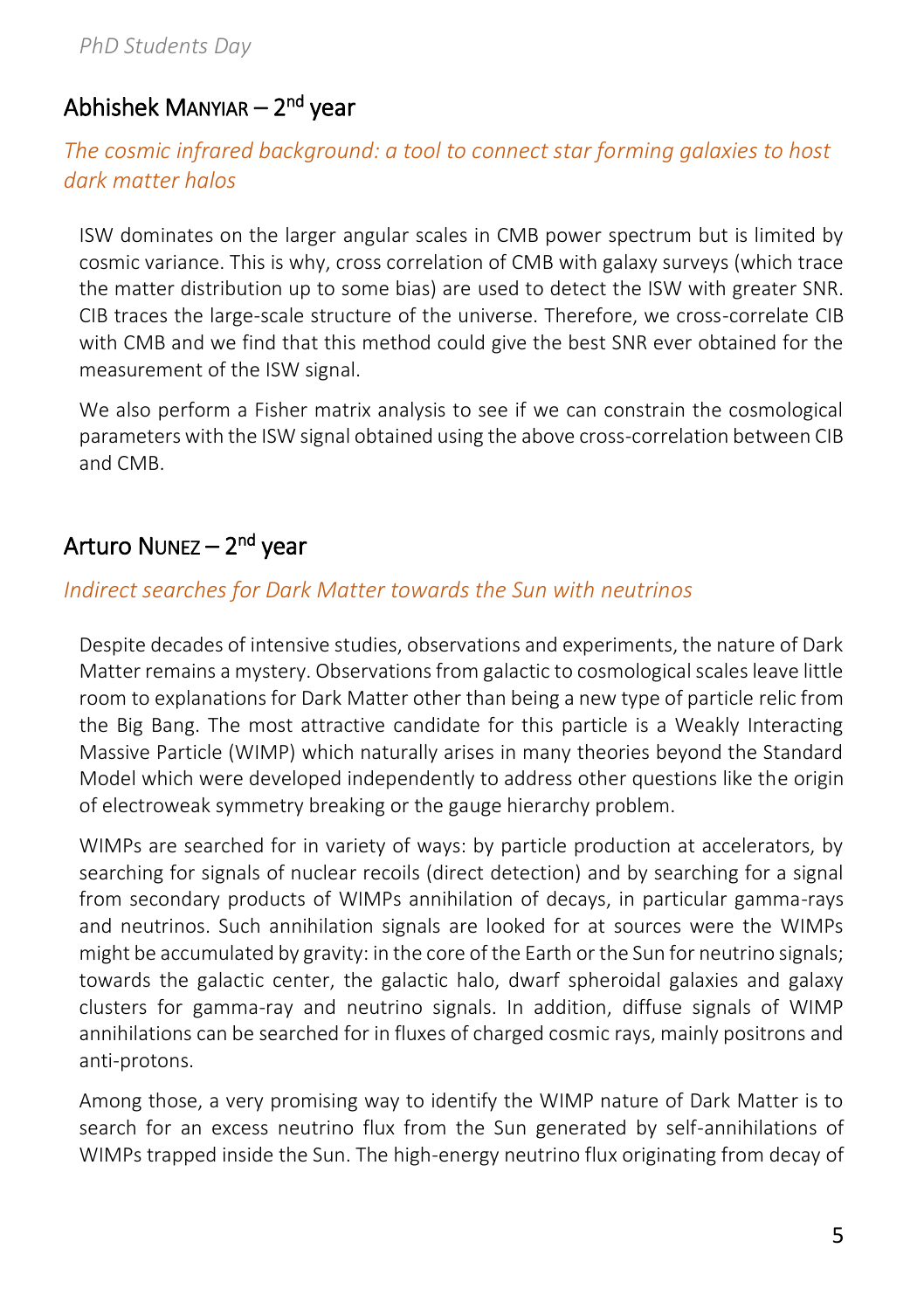annihilation products are expected to arrive on Earth and be looked for with neutrino telescopes.

The ANTARES neutrino telescope, located at 2500 m depth in the Mediterranean Sea near Toulon (France), is collecting data with its full configuration since 2008. It is the largest neutrino telescope of the Northern hemisphere, and the only one operated in sea water. Today, ANTARES detected more than 8000 neutrinos above an energy threshold of ~15 GeV, and is planning to collect data until the end of 2016.

This thesis proposal is focused on the study of indirect searches for Dark Matter towards the Sun with neutrinos, both on phenomenological aspects and experimental aspects.

In this thesis, we propose firstly to make a comprehensive review of the uncertainties on the astrophysical parameters playing a role on the capture rate of Dark Matter by the Sun, and their impact on the neutrino signal resulting from self-annihilations of WIMPs trapped in the Sun, such as the local density and the velocity distribution of Dark Matter particles in the neighborhood of the Solar System. The candidate will model the Dark Matter distribution in the MW halo through analytical assumptions and using cosmological simulations of Milky-Way like galaxies, and evaluate the resulting capture rate in the Sun.

The second aspect of this proposal is to pursue the experimental search for the indirect search for Dark Matter towards the Sun with neutrinos by exploiting the full data set of the ANTARES neutrino telescope which will take data until the end of 2016. The current analysis of this signal based on the reconstruction of muon tracks, which has been developed in the past years by the ANTARES team at CPPM, will be extended to the electron neutrino channel by adapting the algorithms recently developed within the ANTARES Collaboration to improve the reconstruction and the selection of the shower events. Due to the analysis of the full ANTARES statistics and the developments in the analysis, one can expect an improvement of almost a factor ten in the sensitivity to the solar indirect detection with neutrinos with respect to the current limits of ANTARES, leading to very competitive results with respect to other neutrino detectors or to direct detection experiments.

Finally, some studies of the performances and sensitivities for indirect search for Dark Matter with the next generation KM3NeT neutrino telescope taking into account the improvements developed for the analyses of the ANTARES data will be performed.

# Valentina ABRIL – 1<sup>st</sup> year

### *Galaxy Kinematics and the Tully-Fisher relation in z~0.7 groups*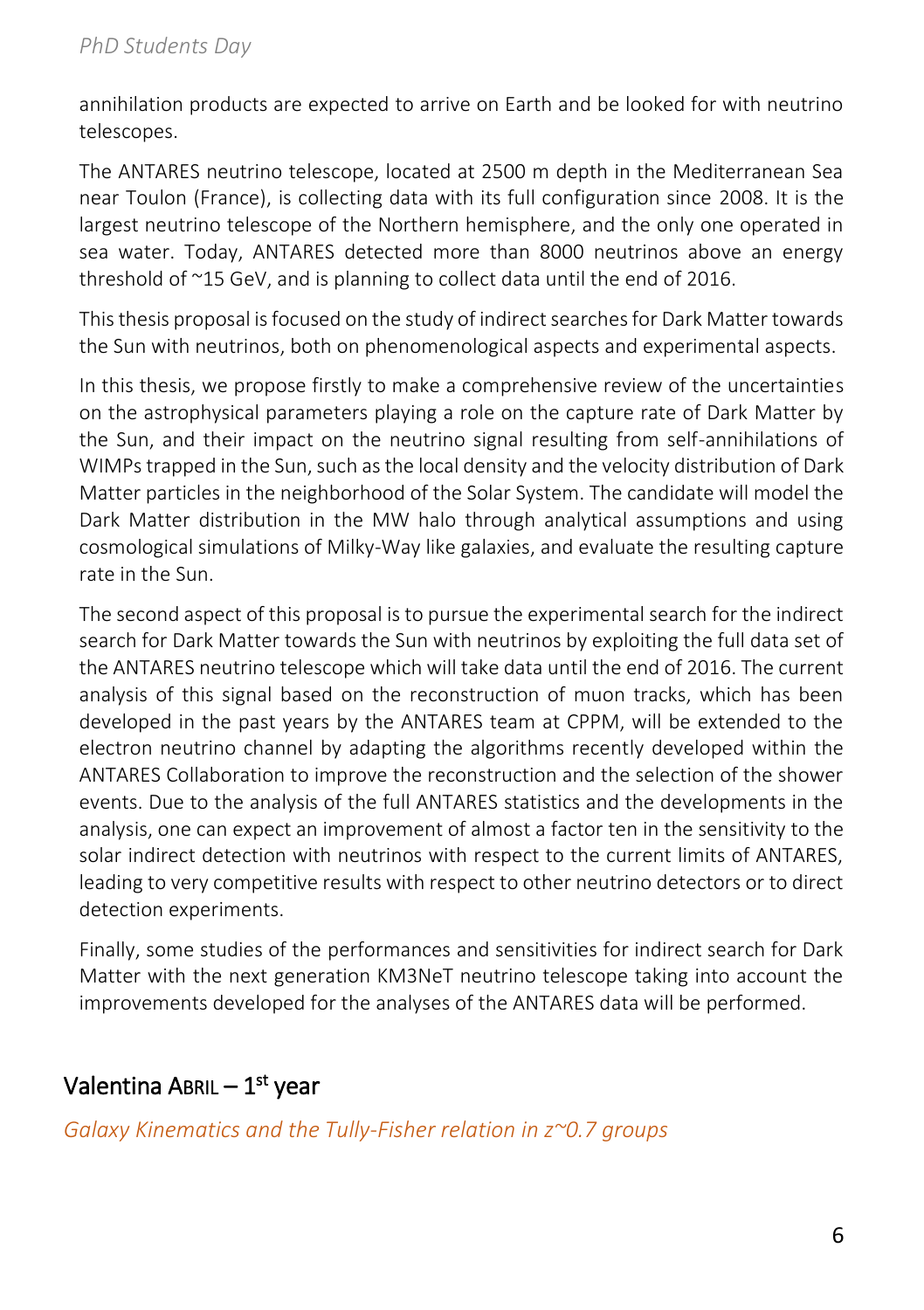The goal of this project is to understand the impact of the environment on galaxy mass assembly mechanisms and on the establishment of the Hubble sequence observed in the local Universe. The environment plays an important role in star formation quenching and in the buildup of the red sequence. The influence of the environment seems to begin to be effective between  $z=0$  and  $z=1$ , when cosmic star formation begins to decrease. This project is based on the exploitation of a unique sample from GTO MUSE observations targeted on groups between 0.3<z<1. I will present the current morpho-kinematic analysis on a sub-sample of  $\sim$ 100 galaxies in z  $\sim$ 0.7 groups and a preliminary analysis of the Tully-Fisher relationship. The study of the spatial resolved properties of galaxies, and their kinematics in particular, can better constrain the processes of galaxy mass assembly and provides a better understanding on how baryons are accreted in dark matter halos. The comparison with similar studies in low density environments will ultimately allow to probe the impact of the environment on the evolution mechanisms of galaxies.

# Paul ADAMCZYK – 1<sup>st</sup> year

### *Kinematic and mass distribution in spiral and irregular galaxies*

The goal of this PhD is to go beyond actual issues in spiral and irregular kinematics and mass distributions using data as well as models and numerical simulations. The main goal is to study the mass distribution of galaxies using multiple constraints in order to compute the mass-to-light ratio of the different disk populations and the shape of dark profiles halos. Multiple datasets at different wavelength will be used to perform this unique mass model analysis from 2D kinematics over large sample of well resolved nearby galaxies. High spatial and spectral resolution s two-dimensional Fabry-Perot spectro-imagery data, allowing to take into account inner disk non-axisymmetric structures (bars, spiral arms...) and local motion (velocity dispersion...), complemented by HI data cubes and broad-band photometry, will be used to study the kinematic and dynamics of this sample of galaxies. In addition, I will take advantage of those analyses to constrain dark matter distribution in galaxies at higher redshift in comparing with available data obtained with spectro-imagers and in the frame of the preparation of instrument of further generations in the optical, the infra-red and the radio wavelength (First generation of spectro-imagers for the ELT: Harmoni and Mosaic; third generation spectro-imager for the VLT to be defined; and SKA1 for radio emission lines studies).

# Minerva Munoz – 1<sup>st</sup> year

*The two-dimensional kinematic of ionized gas of edge-on galaxies from Herschel Reference Survey*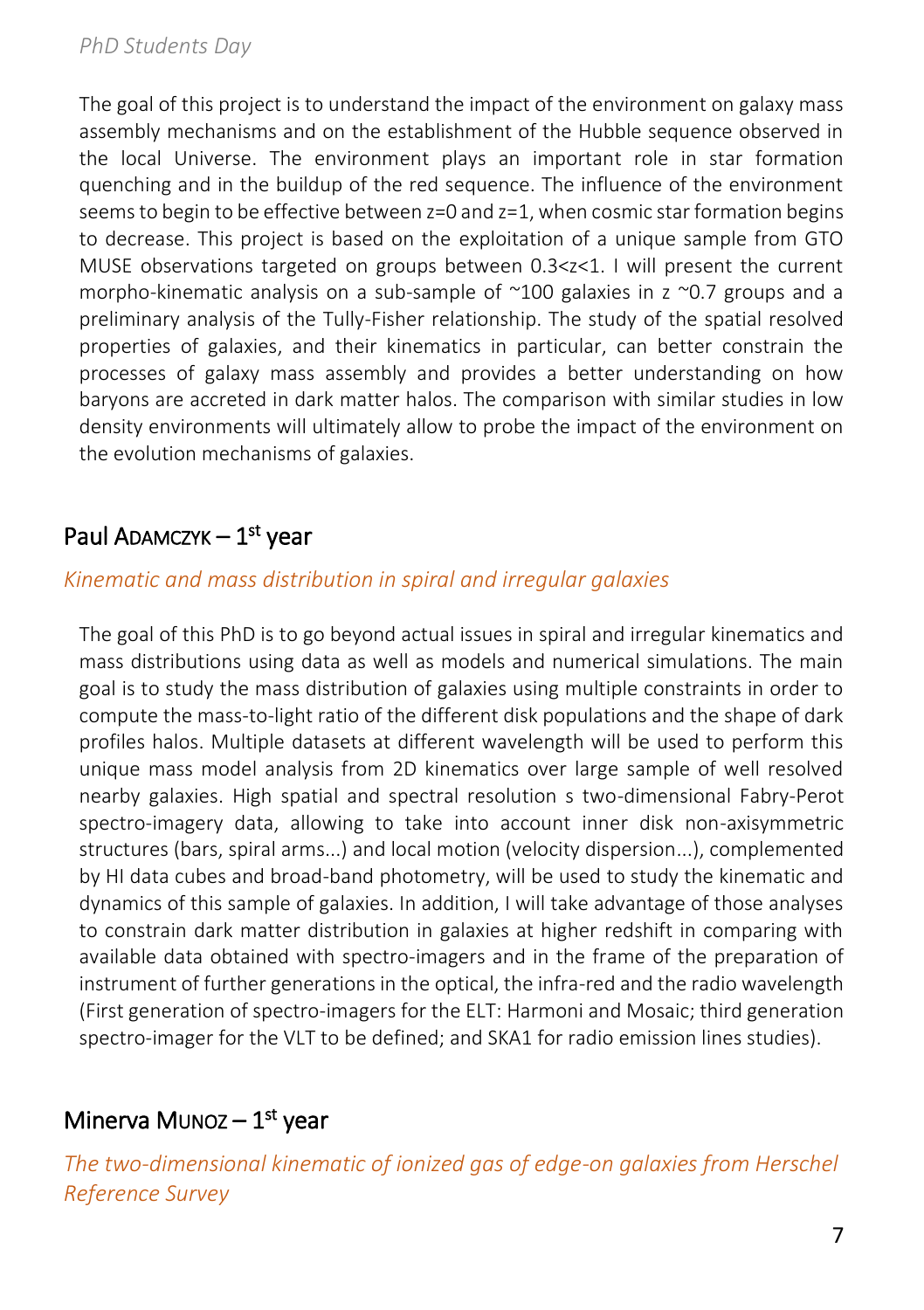This PhD thesis is aimed at gathering and analyze high-resolution two-dimensional Fabry-Perot spectro-imagery data for Herschel Reference Survey (HRS) edge-on galaxies in order to provide complementary kinematical and dynamical information to the unique dataset collected so far. The HRS survey includes a significant number of edgeon galaxies. A detailed and systematic study of the kinematics of the gas at different height from mid-plane will allow us to quantify secular evolution and contribution of outflows/in-falls in shaping galaxy evolution.

# Siju Zнаng — 1<sup>st</sup> year

### *The interplay between ionized regions and star formation*

Star formation occurs at the edges of ionized (HII) regions. This phenomenon is observed in the Galaxy and in external galaxies. In our Galaxy it could concern up to half the star formation and up to 1/3 of the massive-star formation. High mass stars play a crucial role in galaxies' evolution. Therefore, we must characterize this phenomenon and understand how their feedback impacts on the surrounding medium.

We propose to use multi scale and multi wavelength, ground-based and space- based data, to characterize this phenomenon. A particular attention will be drawn on characterizing the physical interaction between the HII region and young stars that form at their edges: shocks, compression, turbulence? High mass dense cores that form the high mass stars will be study throughout their evolution sequence, from the core formation up to the stars (clusters) formation. The way all generations of high mass stars influence their surroundings will be studied to quantify the impact they have on the Star Formation Rate (SFR) and the Star Formation Efficiency (SFE), key ingredients for galaxies' evolution models.

Observations will be compared to the most recent models (shock-induced compression, turbulence and ionization feedback, etc...) to characterize the key ingredients that control the physics of the interaction between HII regions and young stars forming in their immediate vicinity. The dynamics of the interaction will be studied carefully using spectroscopic data and together with a fine modeling of expected line emission profiles.

Data already exist to start the project and new pertinent ones (including lines and continuum from the ALMA and NOEMA millimeter interferometers) will be acquired in the process of the PhD. The part dedicated to shocks and study of the young high mass star clusters will be studied with proposed programs on the James Web Space Telescope, to be launched at the end of 2018. The study (data & modeling) will concern also nearby external galaxies, i.e. the Small and Large Magellanic Clouds.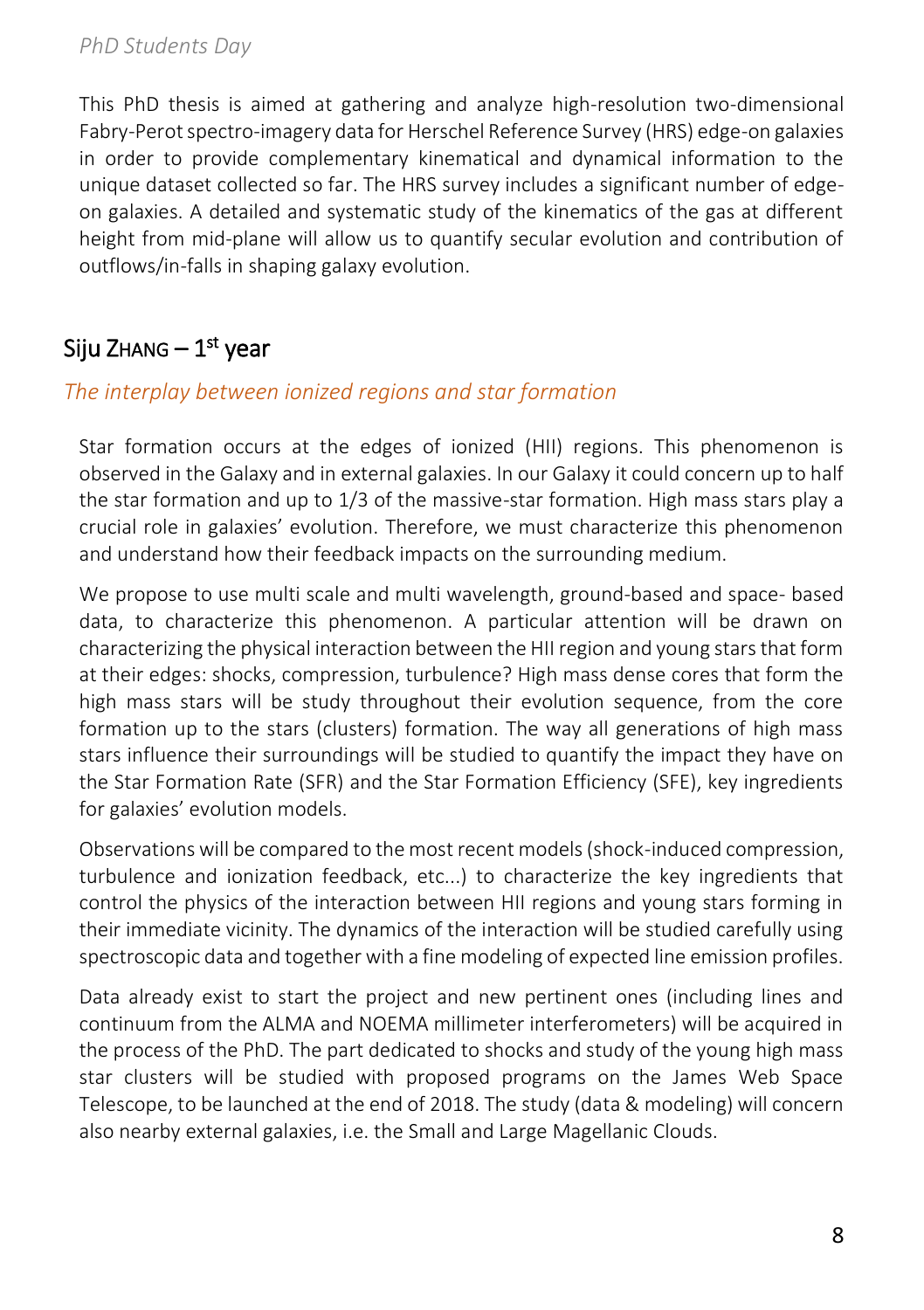### Grzegorz GAJDA – 3 rd year *– Poster*

### *Tidally induced bars in dwarf galaxies*

Dwarf galaxies are believed to form in isolation, as objects having a stellar disc along with a dark matter halo. Later on, they are accreted by larger galaxies, such as our Milky Way. After the first pericenter passage, a bar forms in the disc of the dwarf. During the further evolution the disc gradually evolves into a spheroid. I am focusing on the intermediate stage, when the bar is present. It allows us to understand how the initially flat distribution of the baryonic matter is transformed into a round object. In the first part, I studied the stellar orbits in such a bar and their impact on the kinematics of the dwarf. In the second part, using N-body simulations, I analyzed impact of the two factors: size of the initial orbit of the dwarf and inclination of its stellar disc. Currently, in the last part, I am studying how bars are influenced by the presence of the interstellar gas and star-forming processes.

### Elena Sarpa – 1<sup>st</sup> year – Absent

### *Reconstruction of cosmological density and velocity fields by Fast Action Minimization method*

Cosmological massive spectroscopic surveys benefit from an accurate modeling of the density and velocity fields, ideally down to the high-density regions in which the gravitational clustering attains the non-linear regime. This can be achieved by so-called reconstruction techniques, modeling backward-in-time the trajectories of galaxies, or any point-like particles interacting only by gravity in an expanding Universe. Nowadays those techniques are regularly used to improve the analysis of Baryonic Acoustic Oscillations (BAO), providing an useful tool for non-parametric modeling of Redshift Space Distortion (RSD). We are developing a new version of the Fast Action Minimization method (FAM, Nusser & Branchini 2000), dubbed extended-FAM or eFAM, intended to reconstruct the trajectories of more than 10^5 particles in a generic cosmology. Particular attention is dedicated to the application of the eFAM to n-body simulations in order to show its potentiality in improving the measurement of the BAO peak by reconstruction of the density field back to an epoch prior non-linear evolution. Moreover, we'll present the ability of eFAM in recovering the velocity field.

### Olivier KauffMann — 1<sup>st</sup> year

*The first galaxies reionizing the Universe at 6<z<15 as seen with JWST and Euclid*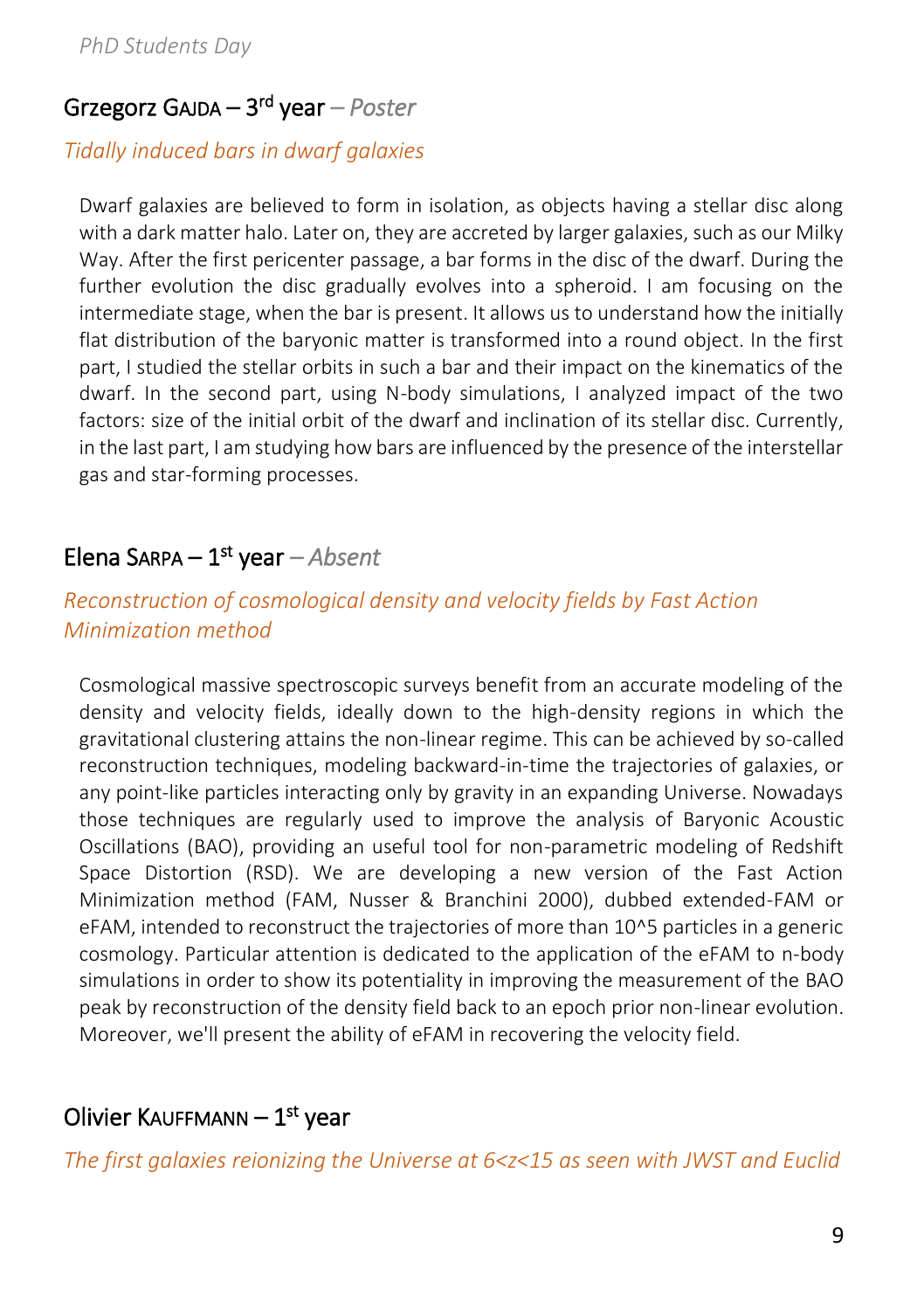At the end of "Dark Ages", the first stars which form in the Universe start ionizing the neutral medium of primordial Hydrogen, a major gas-phase transition in the Universe called reionization (see reviews by Barkana & Loeb, 2000; Roberston et al. 2010). The goal of this thesis is to establish a robust statistical description of the galaxy population which produced this reionization.

Observations of the cosmic microwave background (CMB) by the Planck satellite indicate a mean redshift for the reionization of z=8.8-1.5 but does not provide the length of this phase, nor the time when it ended. The fraction of galaxies with a strong Lyman-α line emission continuously increases up to z~6 (Cassata et al., 2014) but suddenly seems to drop when going to higher redshifts z>7 (e.g. Stark et al., 2010). This is interpreted as the signature of the end of the reionization epoch at  $z^{\sim}6$ .

In the past years considerable progress was made in finding galaxies in the reionization epoch (see e.g. Bouwens et al., 2015; Bowler et al., 2015). However, the number of galaxies identified at these high redshifts remains small, so that the population-average properties of galaxies at this epoch remain poorly defined, and the end of reionization poorly constrained (Robertson et al., 2015).

This PhD subject proposes to conduct one of the first systematic and statistically representative study of galaxies in the reionization epoch from the first surveys which will be conducted with the new James Webb Space Telescope, using the guaranteed time of the MIRI instrument (co-investigator: Le Fèvre). MIRI is one of the few instruments on-board JWST performing imaging and spectroscopy in the wavelength domain 5<λ<25 microns. In the framework of the guaranteed time observations (GTO), ~130h of observations will be devoted to the identification and study of galaxies during the reionization, combining images with MIRI and NIRCAM (the camera in the 1<λ<5 microns domain) and MIRI spectra. MIRI is the only instrument capable to identify the first light galaxies, the first being formed, from galaxies already evolved. It will also follow the Hydrogen Hα emission line, the main tracer of star formation, well into the reionization epoch.

The student will participate to the preparation of the observations planned right after the launch in October 2018, including the careful simulation of the expected observational signatures. The very high redshift candidates will be identified from the MIRI image processing. Detailed analysis will involve the development of specific tools, leading to the measurement of key physical parameters (stellar mass, star formation rate, age, …). Luminosity functions will be built from the observed luminosities of the sources identified, including the H $\alpha$  luminosity, and a census of the number of ionizing photons will be produced. These results will be confronted to the constraints on the reionization from the Planck satellite. The student will therefore have a unique opportunity to participate to the deep fields JWST program on the MIRI GTO, and be among the first to analyze these exceptional data.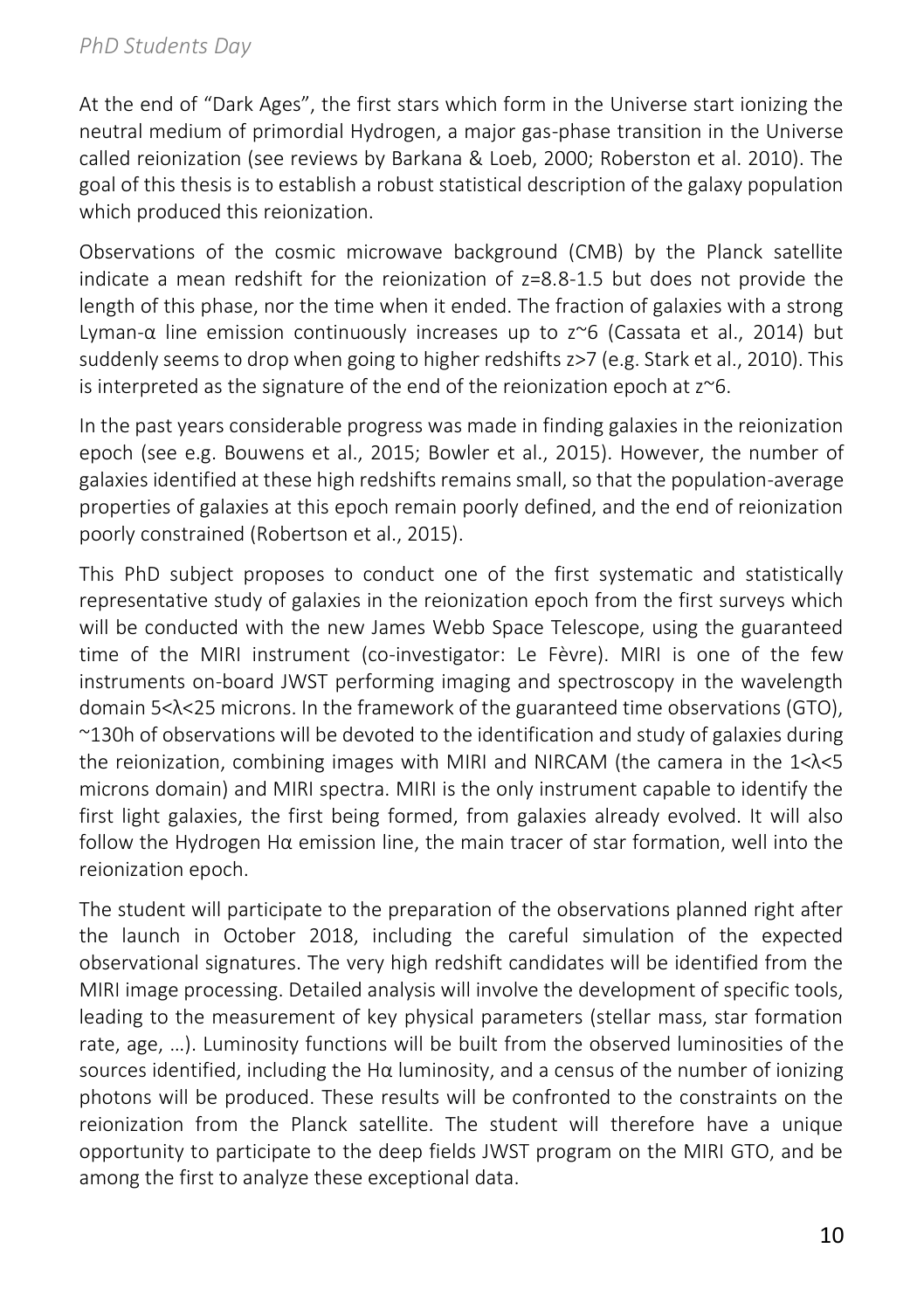The knowledge accumulated working on the reionization with JWST will then be used to produce detailed predictions on the deep survey of 40 square degrees of the ESA-Euclid space mission, and supported by CNES. The emphasis will be placed on predicting the number of galaxies expected in different redshift domains into the reionization epoch, the properties of galaxies which will be detected, and how these galaxies will contribute to understanding the reionization process in the universe. Software tools will be developed to analyze these galaxy populations and the associated number of ionizing photons.

The student will work in the following phases: (1) bibliography and consolidation of the core investigation to be carried out, (2) realistic simulations of distant galaxies to be observed with MIRI (3) data analysis of the MIRI GTO data, identification of the "firs light" galaxies and census of galaxies in the reionization epoch, (4) measurement of physical parameters and statistical functions (luminosity function, mass function, age function,...), (5) census of ionizing photons and comparison to  $\tau_{reionization}$  from Planck.

The successful applicant will join the LAM team working in JWST-MIRI and Euclid international collaborations, also with COSMOS, VUDS and UltraVista, offering opportunities for a career path in Astrophysics after PhD.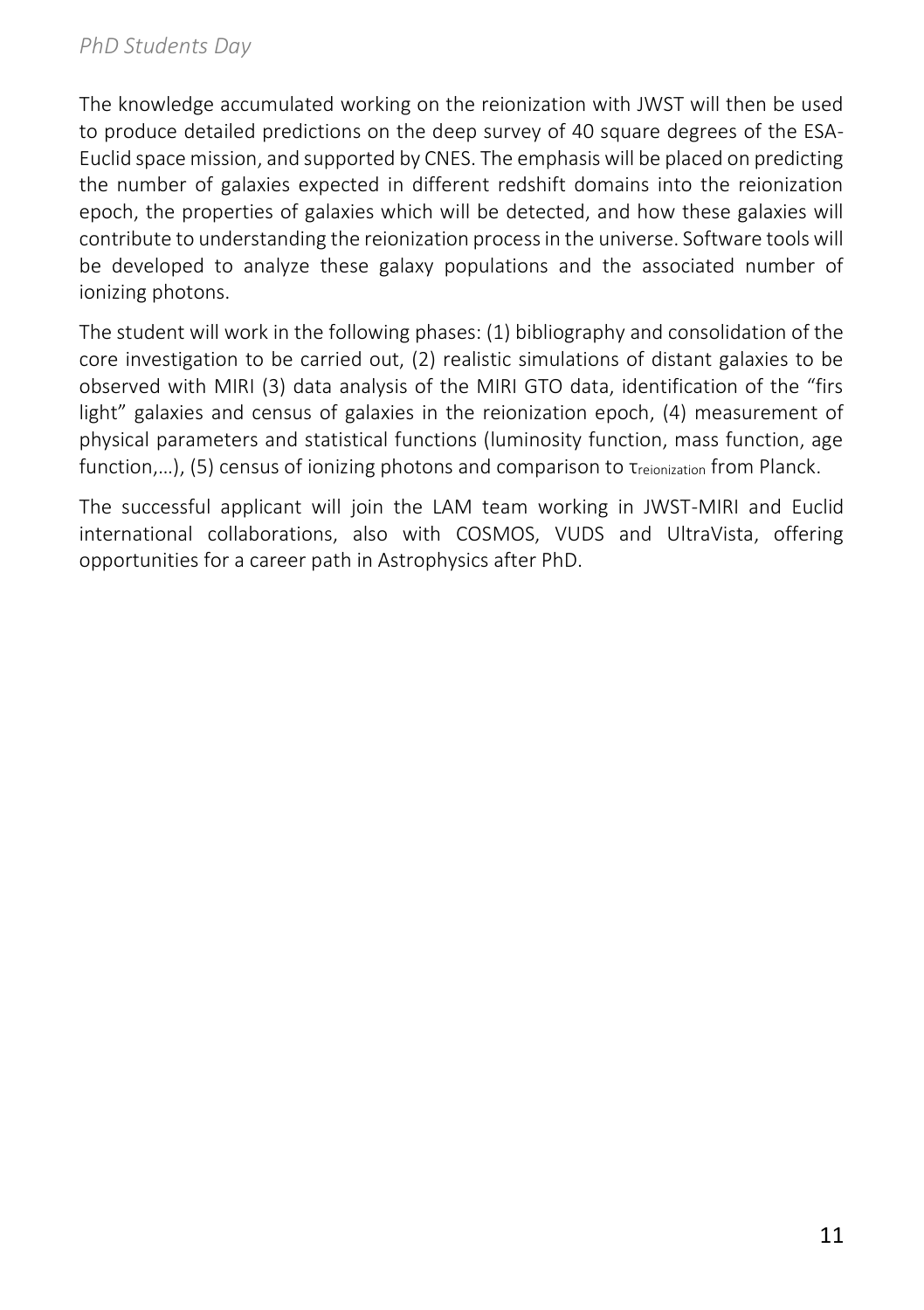# II. GRD

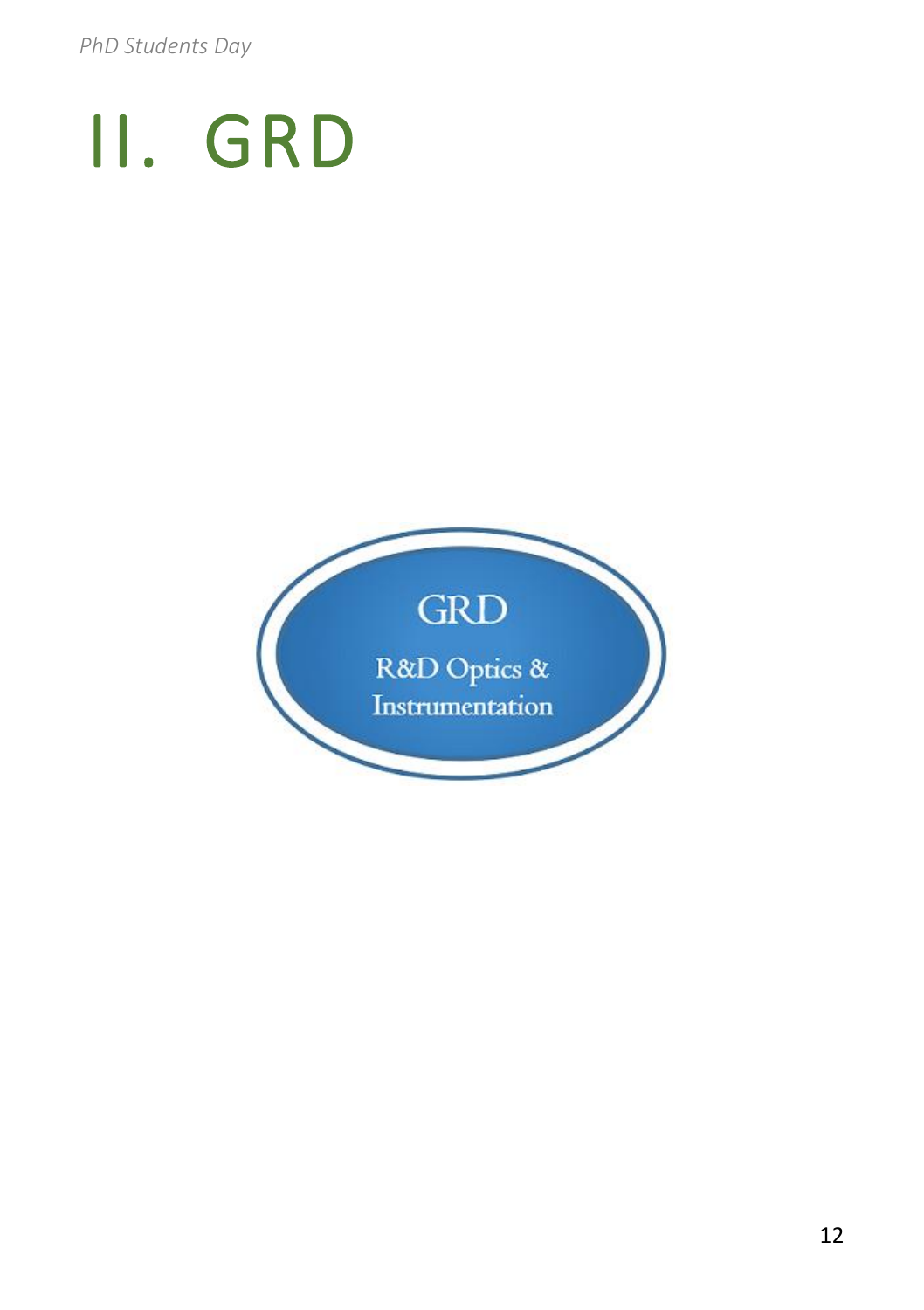# Cédric Héritier – 2<sup>nd</sup> year

### *Calibration and Optimization of complex Adaptive Optics Systems for Extremely Large Telescope*

The future Extremely Large Telescopes (ELT), with diameters up to 39 meters, will provide details about our Universe with a precision never achieved before for groundbased observation. However, in order to fully benefit from the potential of these telescopes, the scientific instruments will rely on complex Adaptive Optics Systems (AO) to correct for the optical aberrations due to the atmospheric turbulence. These AO systems require a fine tuning before and during the operations to ensure the best correction. The situation, however, will be completely new for the European Large Telescope (E-ELT), as the particular design of the telescope will provide a constraining environment for the AO calibration.

This will be particularly true concerning the Interaction Matrix of the system that defines the link between the Deformable Mirror (DM) actuators and the Wave-Front Sensor (WFS) signals. Indeed, the telescope will include a complex concept of a DM integrated in the telescope itself, with a new geometry, a large number of actuators and mostly no calibration source. The DM location will also require to regularly update the Interaction Matrix during the operation, as the registration between the two systems may evolve dynamically with the telescope (shifts, rotation, magnification or higher order of pupil distortion) and depend on the seeing conditions.

In this context, developing new methods and optimizing the calibration procedures becomes necessary to overcome these constraints. Some strategies based on synthetic models and/or on-sky measurements have already been identified and tested on 8 meters facilities. The first results of these experiments seem to lead to a Pseudo-Synthetic method, merging on-sky measurement for the accuracy and synthetic models for fast computation. This highlights two critical goals for the AO calibration in the ELT context: developing accurate and complex models and fast mis-registrations tracking methods, if possible with no impact on the observations.

### Anne-Laure ChEFFOT — 1<sup>st</sup> year

### *Phasing strategies for segmented Telescopes*

In order to go for bigger than 8-meter light collectors, we need to segment our mirrors. This does not come for free. Once you segmented your mirror you need to make sure it behaves like if it was a monolithic mirror. To do this you need a technic that allow you to detect your mirror is misbehaving. This is the entire topic of my PhD, what is the state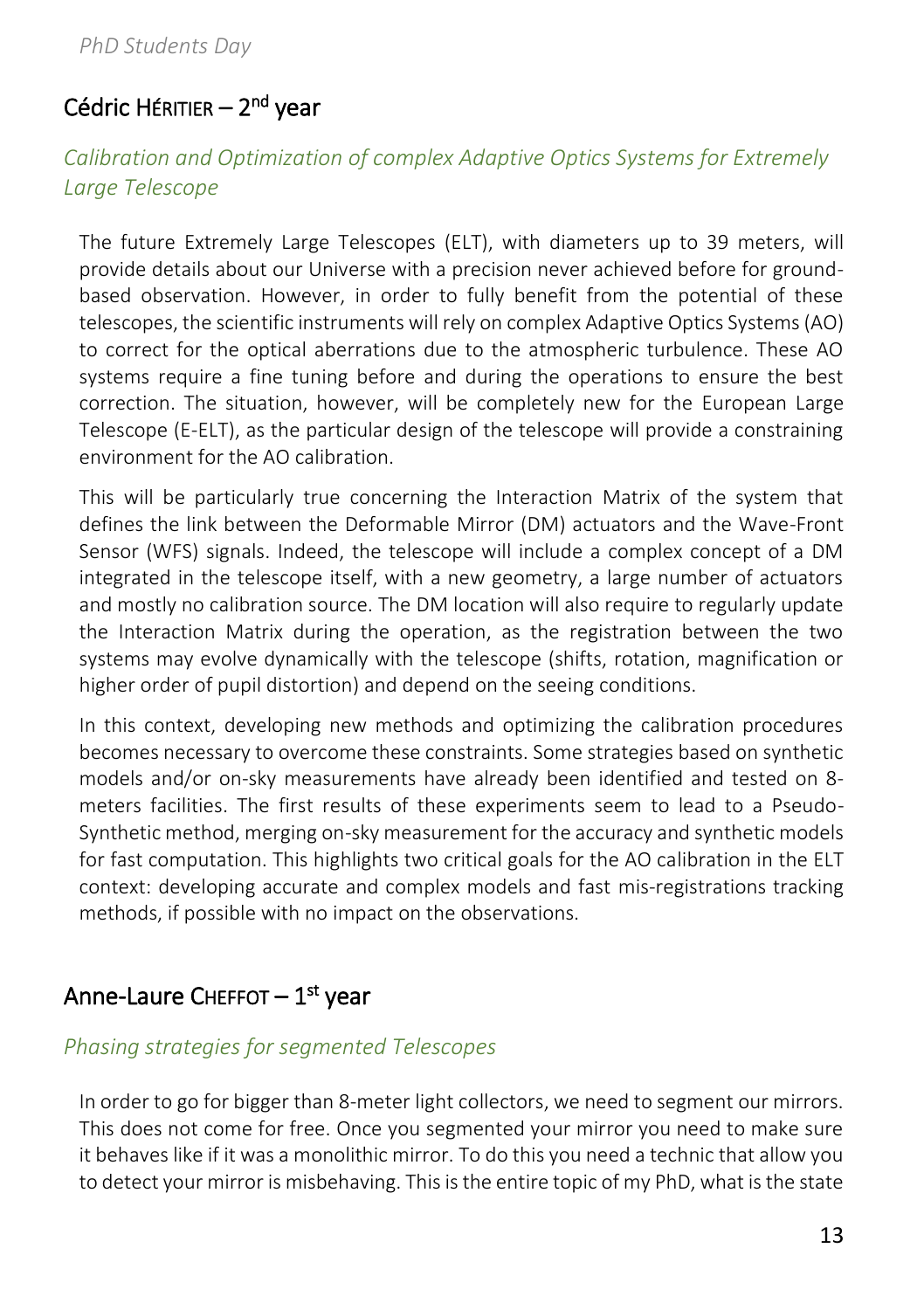of the art in technologies to monitor discontinuous surface and which one is the most suited to an ELT.

# Grégoire HEIN — 1<sup>st</sup> year

### *Segmentation of focal planes*

One of the parameters dimensioning imagery systems in low orbits for planetary observations is the physical size of the focal plane, using the TDI pushbroom technology.

This thesis aims at consolidating the development of an innovative focal plane layout, allowing to significantly reduce the size and mass of future low-orbit systems. This focal plane layout suggests the segmentation of linear focal plane, and then the rearrangement of the segments on a square matrix.

# Sabri L $\epsilon$ mar $\epsilon$ D — 1 $^{\rm st}$  year

### *High performance large lightweight mirrors for Space and Earth observations*

The future generation of space telescopes will allow to reach high angular resolutions thanks to the increase of the primary mirrors size. This increase, coupled with the constraints of mass and volume for the launch, as well as the constraints of performances bound to the needs for high angular resolution, leads to the development of technologies used for the realization of large diameter mirrors.

My PhD work is to be able to combine lightweight mirrors and surface quality to assure the correct functioning of the future active space telescopes. An optical fabrication method based on the stress-polishing, enable to minimize the defects of medium and high spatial frequency aberrations, is developed in partnership with the LAM and the industrialist Thales-SESO. Combining these two techniques will allow to reach production capacities of large lightweight mirrors, with unequalled performances. This method will be essential for high angular resolution emergence of the future space observatories, observation of the Earth (OTOS / TANGO projects) or observation of the Universe with the post-JWST generation (ATLAST, TALC).

# Mélanie ROULET – 1<sup>st</sup> year

### *3D printing for astronomical mirrors*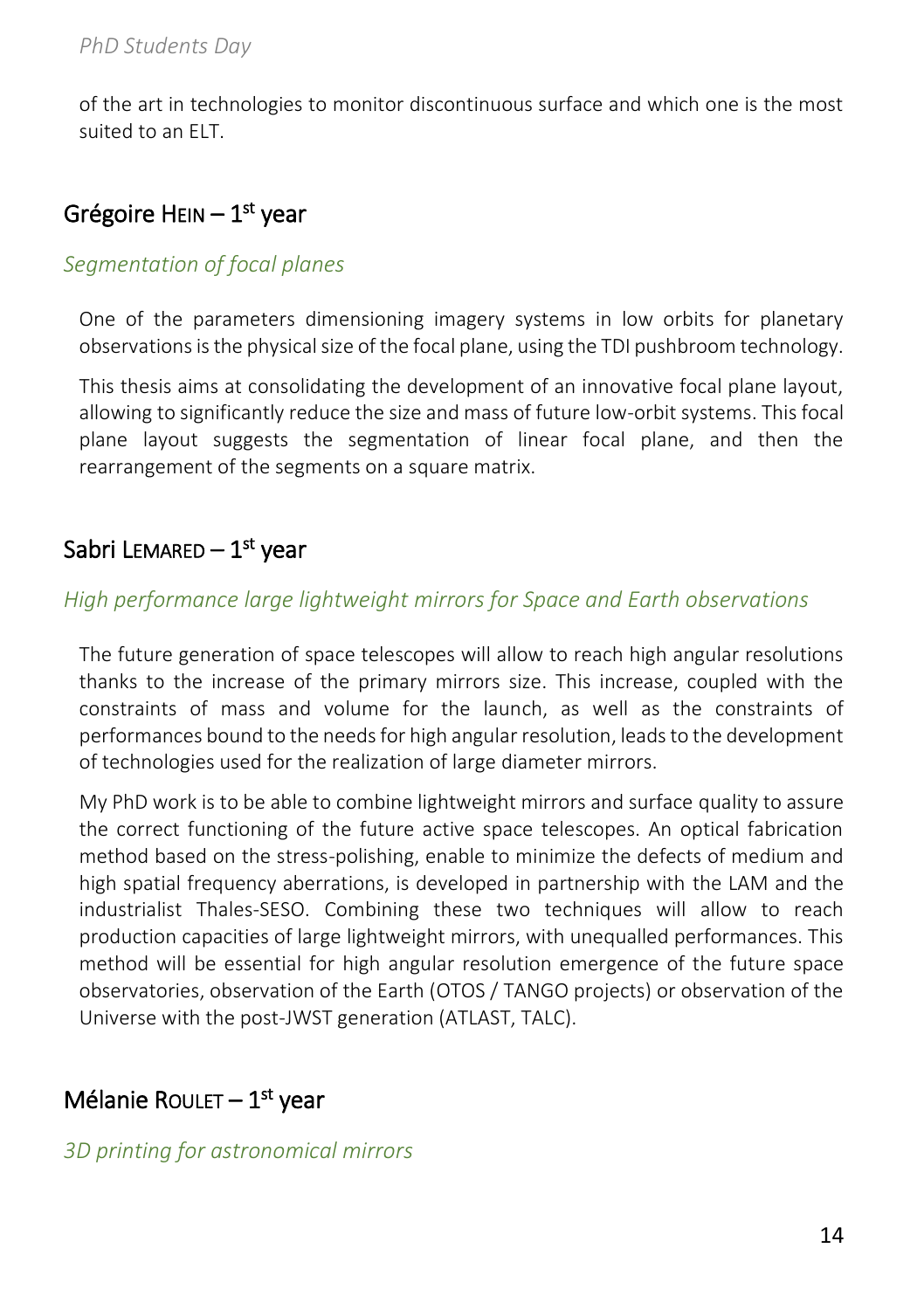The advent of additive manufacturing offers a new set of capabilities in the field of optical manufacturing. The objectives of this thesis are to develop innovative manufacturing process making use of 3D printing advents, we interest in two different application ways. The first method makes use of 3D printing in the fabrication of warping harnesses for stress polishing, and we apply that to the fabrication of the WFIRST coronagraph off axis parabolas. The second method considers a proof of concept for 3D printing of lightweight X-Ray mirrors, targeting the next generation of X-Ray telescopes such as the US Decadal Survey study LYNX.

# Mathieu VACHEY – 1<sup>st</sup> year

### *Next generation compact spectro-imagers for Universe and Earth observation*

The main subject of my thesis is the conception of new instruments for Universe observation, Earth observation and planet exploration by using breakthrough technologies, such as Micro-Opto-Electro-Mechanical Systems (MOEMS). This will include work such as optical design, performance evaluation and possible breadboard realization of the promising design and will be done.

This work is based on a current study of a MOEMS-based instrument, developed by LAM and Italian laboratories and observatories and called BATMAN, which is a new generation spectro-imager. It will be placed on the Telescopio Nazionale Galileo in the Canarias Islands by the end of 2018.

My work as a PHD student is to deepen and find new concepts for these instruments, study their ability to go in space environment and their performance with respect to the scientific requirements. I will also have to develop an end-to-end spectrophotometric model of BATMAN, in order to address the different science cases and be able to optimize the instrument design.

### Romain FETICK – 1<sup>st</sup> year

### *Toward efficient data processing techniques for high-angular resolution images in the visible: Application to satellite and astronomical observations*

The era of adaptive optics (AO) allows high resolution imaging through the atmospheric turbulence. However, the Point Spread Function (PSF) is still not diffraction limited and induces some additional image blurring. Image deconvolution allows to de-blur AO image and retrieve further details in the observed object. Deconvolution process is known to be an ill-posed problem that requires an accurate knowledge on the PSF.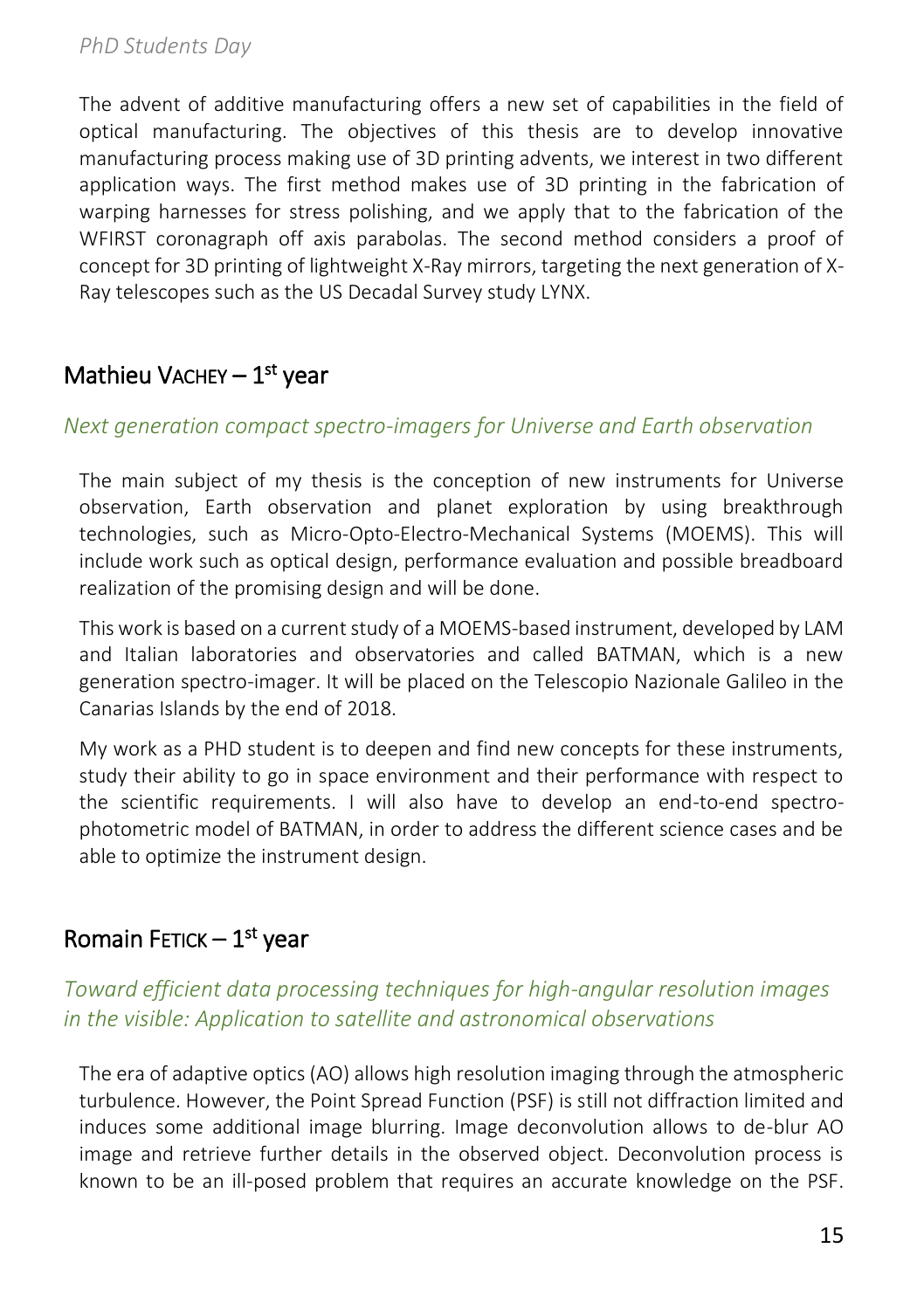However observational constraints arise when imaging a PSF, limiting its quality for deconvolution process. Technics such as blind or myopic deconvolution have been developed to take into account the poor knowledge on the PSF, letting the algorithms retrieving both objects and its associated PSF. Nevertheless, these algorithms converge slowly and with reduced accuracy due to the higher number of parameters to estimate for the couple object and PSF. We propose here to use a parametric PSF to drastically reduce the number of parameters to estimate. Our function of parametric PSF allows high accuracy in describing a PSF, and is made of few parameters leading to a fast and accurate fitting of the observed PSF. This parametric PSF is then incorporated in a myopic deconvolution algorithm to increase its efficiency. We use the algorithm MISTRAL (developed by LAM/ONERA) particularly adapted to perform deconvolution on sharp edged objects, such as asteroids or low altitude satellites. We tested with success our model of PSF both on simulated data and several imaged asteroids from the VLT SPHERE Zimpol instrument. Our deconvolution method permitted to detect smaller asteroids' craters, a better estimation on asteroids' volume and in consequence a better knowledge on their density or chemical composition.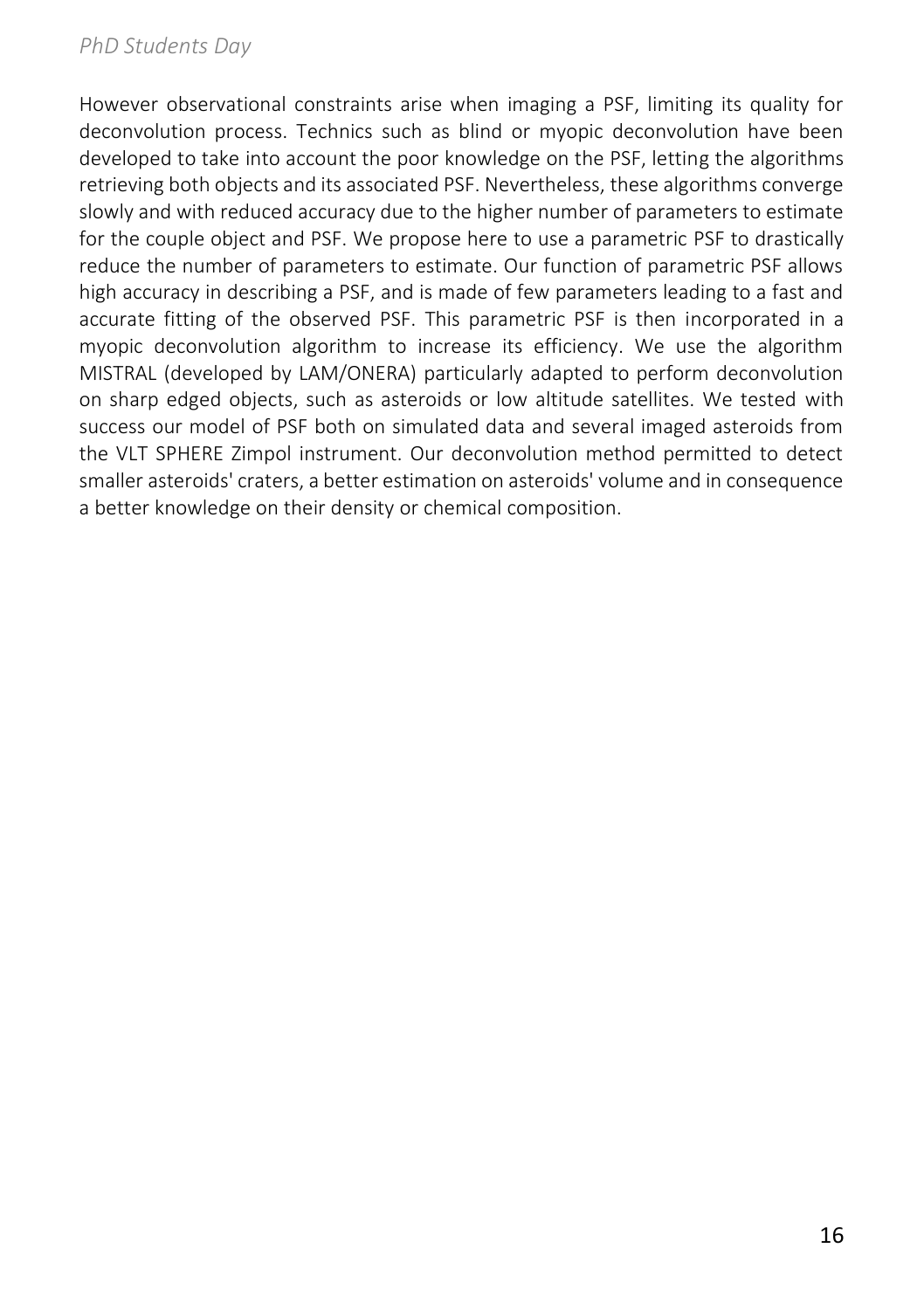# III. GSP

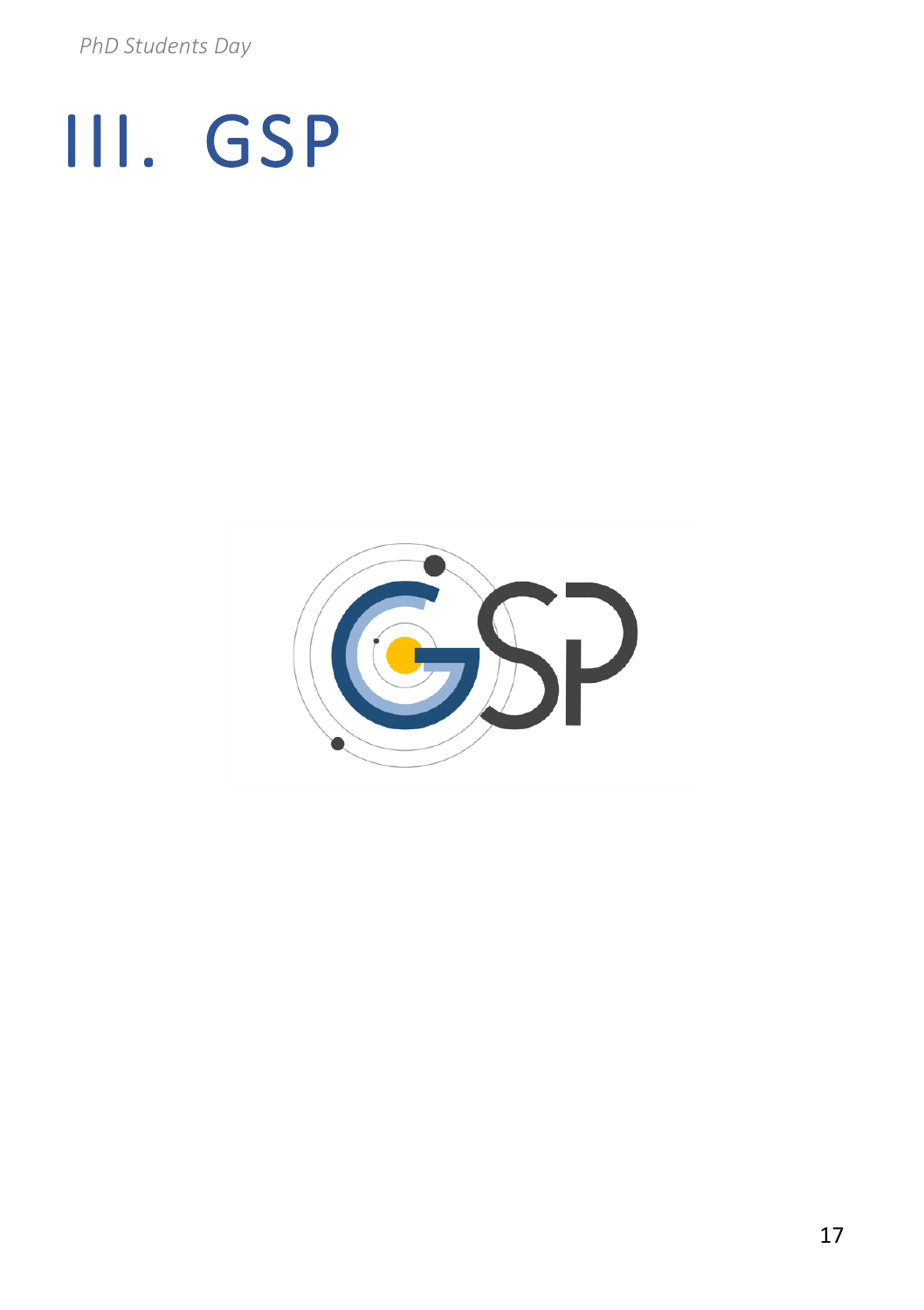# Thomas Ronnet — 3<sup>rd</sup> year

### *Formation of satellites around planets: the case of Jupiter's icy moons in the context of the ESA JUICE mission*

All the giant planets of our Solar System possess a cortege of regular satellites and two out of four terrestrial planets also have their own moon(s). Of particular interest, the four massive moons of Jupiter, known as the Galilean satellites, present a great diversity in their composition and activities. Two of them, Europa and Ganymede, have confirmed liquid water ocean underneath their icy crust, making them of peculiar biological interest. The potential habitability of these small icy worlds have made them the targets of both a NASA (Mission to Europa) and an ESA (JUpiter ICy moon Explorer, JUICE) mission. This also raised the interest in an active search of massive moons around extrasolar planets, although none have been detected so far.

The aim of this PhD is to investigate the conditions of formation of satellites around planets, with an emphasis on the Jovian system. We try to provide constraints on the origin of the moons of the Solar System to better apprehend the data that will be collected by in situ mission such as JUICE (or the JAXA mission to Mars' moons). We also attempt to unveil general mechanisms at play during satellites formation to constraint their presence around extrasolar planets.

### Bastien Brugger – 3rd year

### *Modeling the interior of small exoplanets: from Super-Earths to mini-Neptunes*

Thousands of extrasolar planets have been discovered over the last two decades. These worlds come in a huge variety of sizes and orbits, however our knowledge of their composition remains extremely limited. Modeling the interior of such bodies is necessary to go further than the first approximation given by their mean density. We present a numerical model aiming at computing the internal structure of Super-Earths and mini-Neptunes (up to  $\sim$ 10 Earth masses), two exoplanet families that fill the gap between the terrestrial and the giant gaseous planets present in our solar system. By connecting this model to data from the next generations of space missions (CHEOPS, PLATO) – who will provide exoplanets parameters with an unrivaled precision –, we should be able to break the remaining degeneracies on the possible exoplanets compositions.

### Melissa HOBSON – 2<sup>nd</sup> year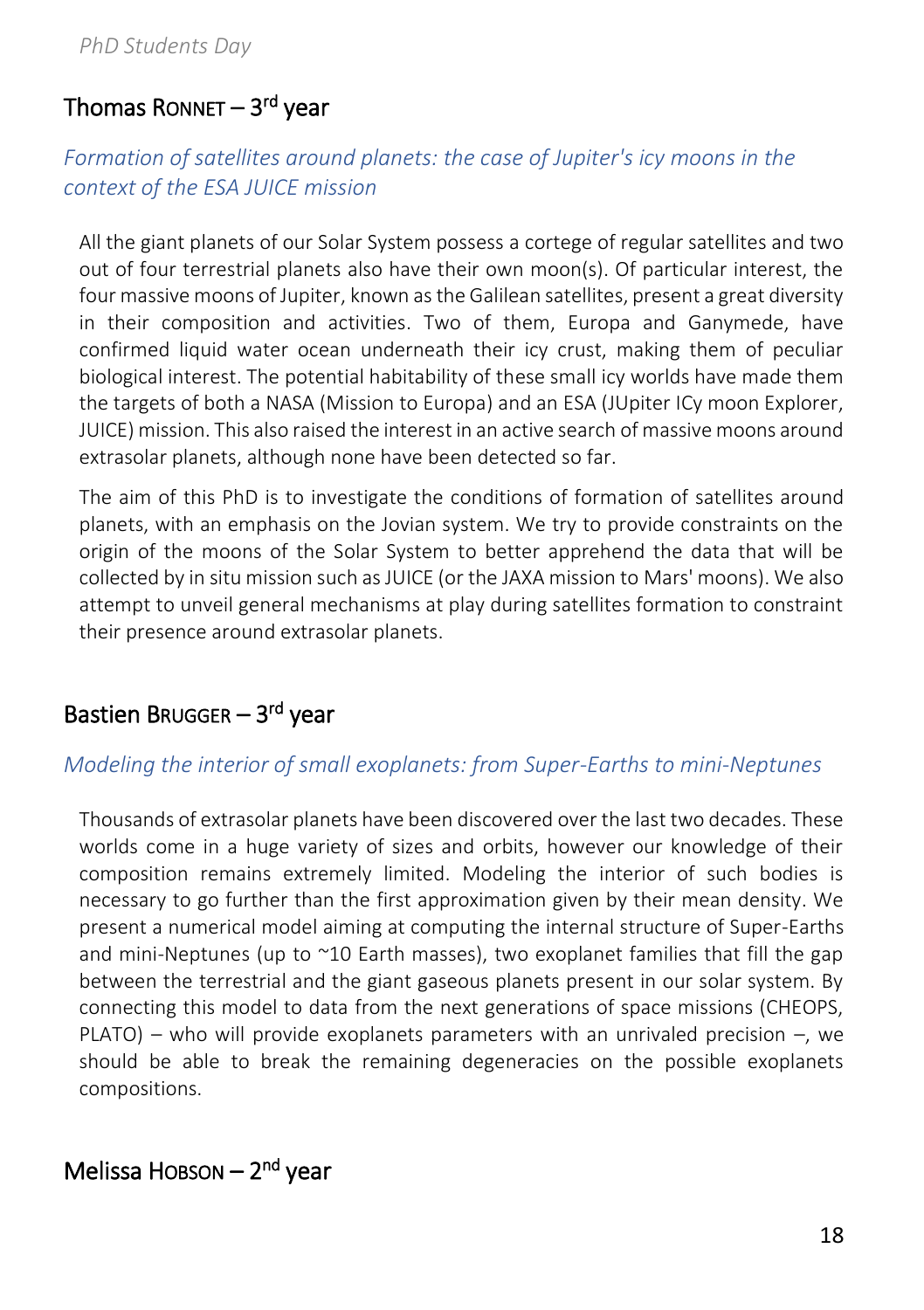### *Optimize exoplanet detection around M stars with nIR spectrograph*

The detection of exoplanets around M-dwarf stars is a rapidly growing field. Since these stars are faint in the visible, the SPIRou nIR spectrograph is being developed to exploit their infrared radiation. In this thesis, I will study how to best extract radial velocities from the data, avoiding telluric contamination and identifying variations induced by stellar activity, in order to robustly detect exoplanets. I participated in the validation tests of SPIRou at IRAP, Toulouse. With Isabelle Boisse and François Bouchy, I am currently working on the development of the SPIRou data reduction system (DRS).

I also participated to observations with SOPHIE@OHP as part of the RPE consortium, in order to acquire experience with exoplanet searches via high-resolution spectroscopy in the visible. I re-analyzed the M-dwarf data obtained by the RPE consortium with NAIRA (an algorithm developed for M-dwarf data analysis by Astudillo-Defru, 2015), adding corrections for the CTI effect and long-term instrumental variations. I examined the RV periodograms to identify planetary candidates; I also calculated activity indices in order to search for possible contamination by stellar activity.

### Théo Lopez – 1<sup>st</sup> year

### *Revealing the diversity of small worlds with K2 and HARPS*

Small exoplanets exhibit a surprising diversity in terms of composition. Their bulk density, derived by combining space-based transit photometry and high-precision Doppler spectroscopy, is ranging from low-density mini-Neptunes to massive super-Earths. So far, no clear transition between rocky and gaseous planets have been observed. These objects are challenging all planet-formation theories and no example of them is known in the solar system.

The exploration of these small exoplanets is currently limited by the precision achieved on their fundamental properties. While about a hundred super-Earths have been characterized so far, it is possible to determine unambiguously whether they are rocky or gaseous only for a dozen of them.

The objective of this PhD is to reveal the diversity of these small worlds by combining the two most powerful exoplanet-hunter instruments: the Kepler space telescope and the HARPS spectrograph at the European Southern Observatory. The first goal is to exploit and interpret the data from a 2-year large programme on HARPS within a European consortium composed by world experts in the exoplanet field. In this context, observing runs are carried out on HARPS in Chile but also on SOPHIE at the Haute-Provence observatory (France). The PhD work also focus on developing new methods to correct for stellar variability in both high-precision radial velocity and photometry.